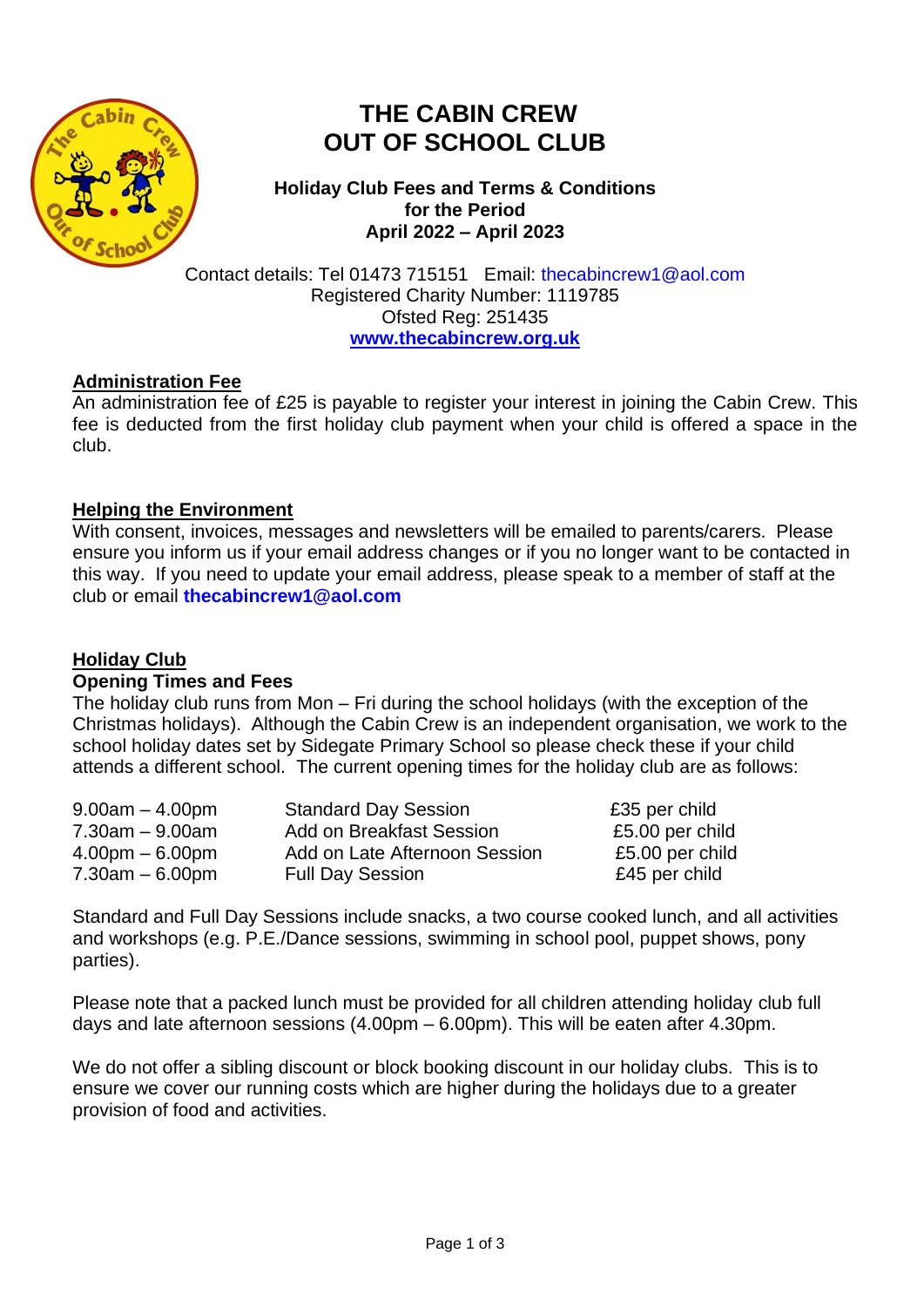## **Late Collection Fees**

The latest time children can be collected is 6.00 p.m. unless there are exceptional circumstances. Where children are collected after 6.00pm (by the Cabin Crew clock) a late collection fee will be applied to the next available invoice. This is because at least two members of staff must remain to supervise a child or children who have not been collected on time, and therefore we have to pay overtime to those staff.

The current late collection fee is as follows:

£10 per family per incident.

## **Cancellation and No Show Fees**

#### **Holiday Club Sessions**

Holiday club sessions are non-refundable once payment has been received and a booking confirmed. The only exception to this is where we can re-allocate the session to someone on the waiting list. In these circumstances a refund for the cancelled session will be made minus a £5 administration fee.

#### **Closure of the Club**

Please note that where Sidegate Primary School is closed for any reason, including exceptional weather, essential or emergency site maintenance, etc the Cabin Crew will also be closed.

If the School and Club is forced to close due to reasons beyond our control (including but not limited to the above) normal fees will still be applied.

Information on School closures is often available on local radio but can also be found on the school closures website. There is a link to this from the Cabin Crew website www.thecabincrew.org.uk

## **Payment of Fees**

- For holiday club sessions payment must be made in advance at the time of booking. Please note that holiday club bookings will not be confirmed until full payment has been received.
- Where possible for security reasons, fees should be paid by cheque or online bank transfer. If this is not possible and payment is by cash, this will be verified by a member of staff with the parent/carer and a cash receipt issued. The Club does not hold any cash on the premises therefore the correct amount must be paid as no change will be given, or a credit can be carried forward to the next holiday.

#### **Childcare Vouchers**

We accept payment through a number of childcare voucher schemes. These can be set up through your employer's payroll system and entitles you to savings on tax and national insurance payments. Check with your employer if they run a scheme or speak to the Club's Finance Administrator.